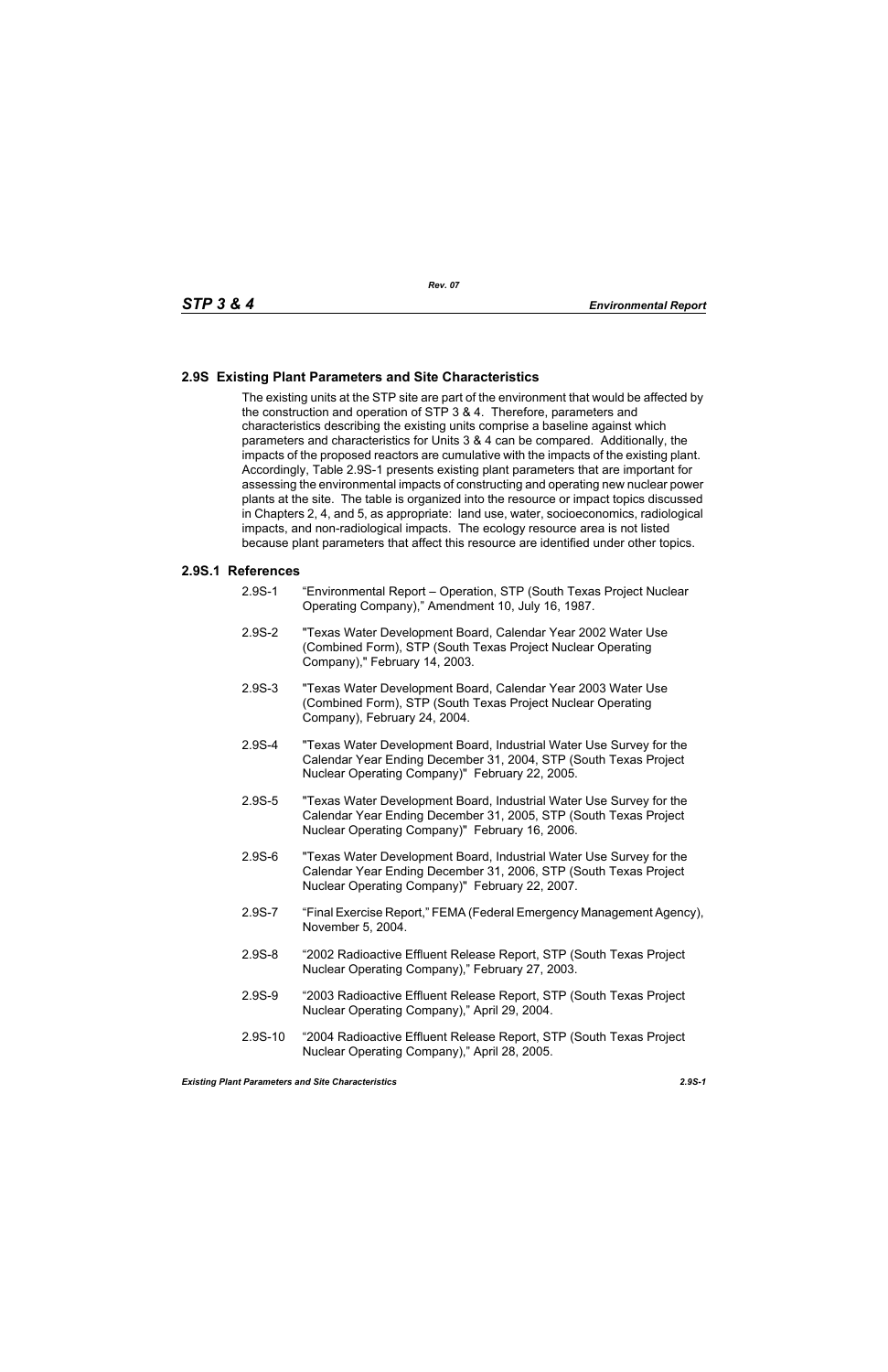- 2.9S-11 "2005 Radioactive Effluent Release Report, STP (South Texas Project Nuclear Operating Company)," April 27, 2006.
- 2.9S-12 "2006 Radioactive Effluent Release Report, STP (South Texas Project Nuclear Operating Company)," April 30, 2007.
- 2.9S-13 "Radiation Exposure Information and Reporting System (REIRS) for Radiation Workers," NRC (Nuclear Regulatory Commission) http://www.reirs.com/, accessed April 18, 2007.
- 2.9S-14 "Emissions Inventory Data (NOC-TX-06012964), STP (South Texas Nuclear Operating Company) 2006," March 29, 2007.
- 2.9S-15 "Texas Water Development Board, Calendar Year 2001 Water Use (Combined Form), STP (South Texas Project Nuclear Operating Company)," February 20, 2002.
- 2.9S-16 "Texas Commission on Environmental Quality, TCEQ Annual Water Use Reports – 2004, South Texas Project Electric Generating Station," February 23, 2005.
- 2.9S-17 "Texas Commission on Environmental Quality, TCEQ Annual Water Use Reports – 2005, South Texas Project Electric Generating Station," February 22, 2006.
- 2.9S-18 "Texas Commission on Environmental Quality, TCEQ/TWDB Annual Water Use Reports – 2006, South Texas Project Electric Generating Station," February 22, 2007.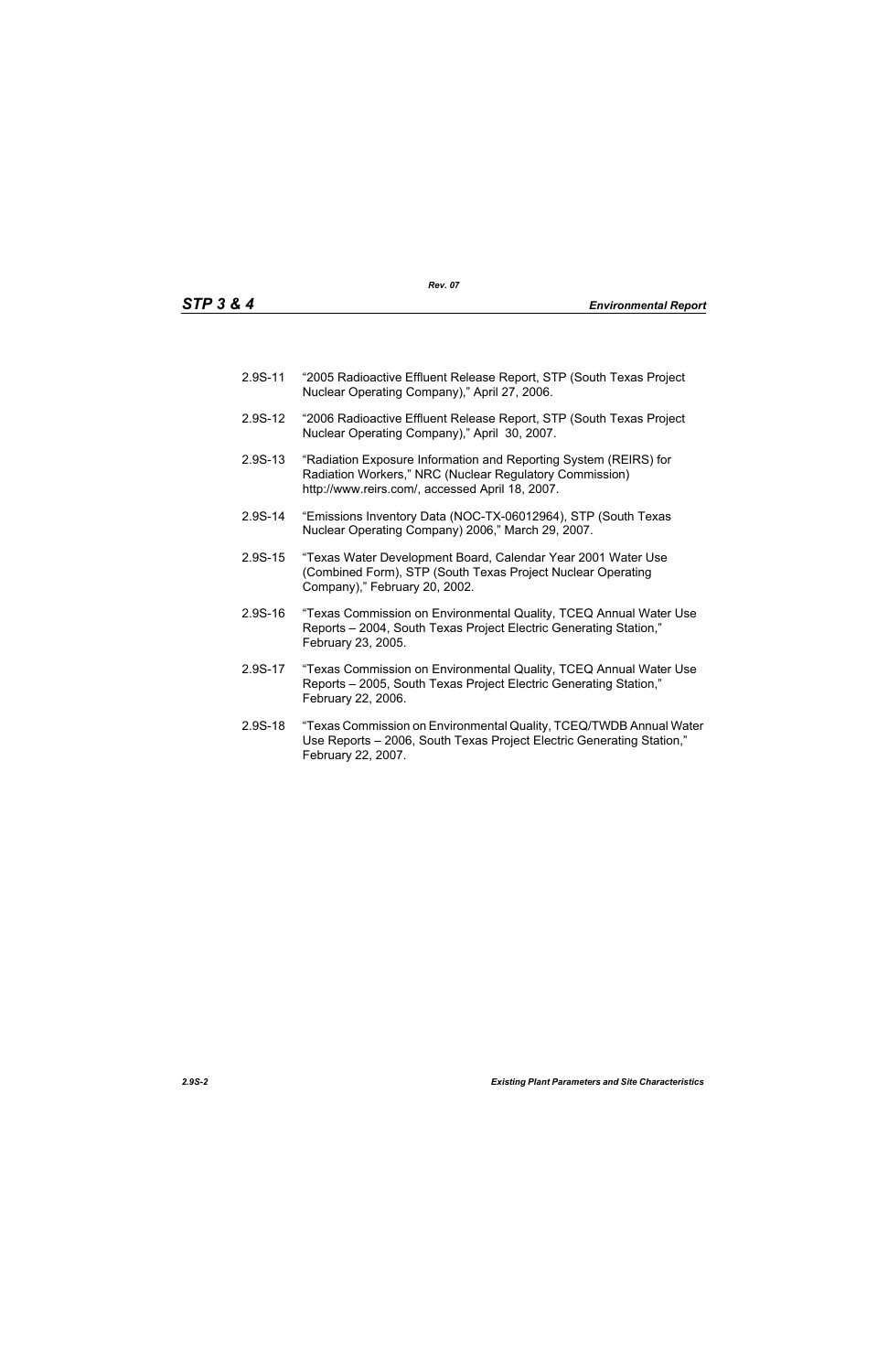| <b>Parameter</b>                                                | <b>Quantity and Units</b>                                                                                                                                                                           | <b>Explanation/Source</b>                  |  |  |  |
|-----------------------------------------------------------------|-----------------------------------------------------------------------------------------------------------------------------------------------------------------------------------------------------|--------------------------------------------|--|--|--|
| <b>Land Use</b>                                                 |                                                                                                                                                                                                     |                                            |  |  |  |
| Developed acreage                                               | 12,220 acres total site; Plant facilities<br>occupy approximately 65 acres; main<br>cooling reservoir occupies 7,000<br>acres, and approximately 1,700 acres<br>remain as a lowland natural habitat | Source: Reference 2.9S-1                   |  |  |  |
| <b>Exclusion Area</b><br>Boundary                               | Oval 1,430 meters from the centerline<br>of each reactor containment building                                                                                                                       | Source: Reference 2.9S-1                   |  |  |  |
| Low Population Zone<br>Boundary                                 | 3 miles radius from Exclusion Area<br><b>Boundary Centroid</b>                                                                                                                                      | Source: Reference 2.9S-1                   |  |  |  |
| <b>Water</b>                                                    |                                                                                                                                                                                                     |                                            |  |  |  |
| River water<br>consumptive use                                  | 37,100 acre-ft/year (3-year average<br>[calendar years 2004-2006] listed due<br>to recent Units power up-rates)                                                                                     | Source: Reference 2.9-2S-16 to 2.9S-<br>18 |  |  |  |
| Groundwater<br>withdrawal                                       | 1,300 acre-ft/year (6-year approximate<br>average [calendar years 2001-2006])                                                                                                                       | Source: Reference 2.9S-2 to 2.9S-6         |  |  |  |
| <b>Socioeconomics</b>                                           |                                                                                                                                                                                                     |                                            |  |  |  |
| Permanent plant<br>workforce<br>(Approximate 5-year<br>average) | Average = $1300$                                                                                                                                                                                    | Source: Estimate                           |  |  |  |
| Outage workforce<br>(Approximate 5-year<br>average)             | Average = $400$                                                                                                                                                                                     | Source: Estimate                           |  |  |  |
| Population within 10<br>miles                                   | 2875 people (decrease from 1990<br>census)                                                                                                                                                          | Source: Reference 2.9S-7                   |  |  |  |
| Population within 50<br>miles                                   | 257,252                                                                                                                                                                                             | Source: Reference 2.9S-7                   |  |  |  |
| <b>Radiological Impacts</b>                                     |                                                                                                                                                                                                     |                                            |  |  |  |
| Airborne emissions<br>(curies/yr)                               | Fission/Activation<br>Products - 234.5 (5-year average)                                                                                                                                             | Source:: Reference 2.9S-8 to 2.9S-12       |  |  |  |
|                                                                 | Radioiodines - 0.00032 (5-year<br>average)<br>Particulates - 0.00183 (5-year<br>average)<br>Tritium - 144.8 (5-year average)                                                                        |                                            |  |  |  |

|  | Table 2.9S-1   Plant Parameters and Site Characteristics for STP 1 & 2 |  |  |
|--|------------------------------------------------------------------------|--|--|
|--|------------------------------------------------------------------------|--|--|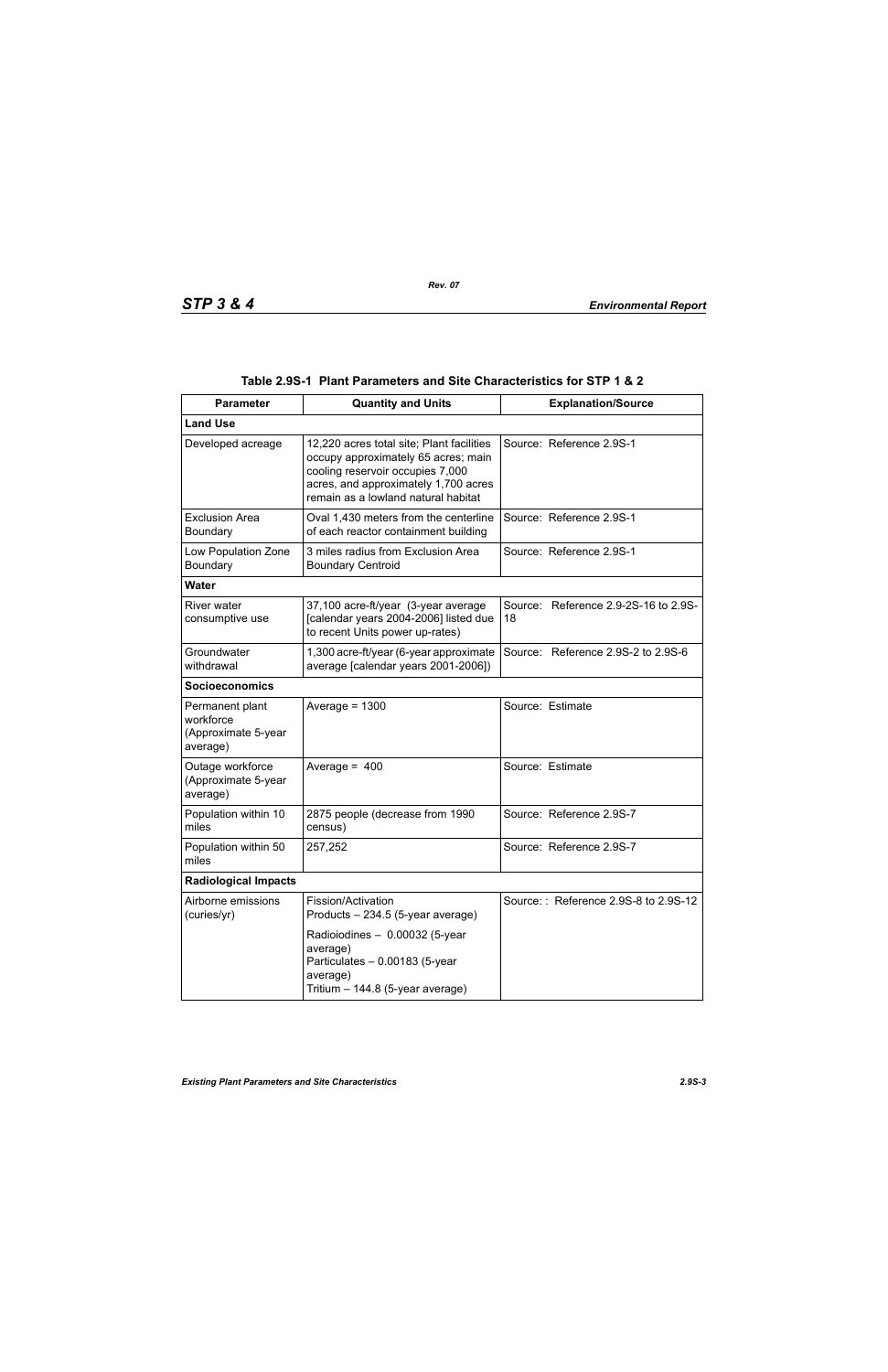| <b>Parameter</b>                          | <b>Quantity and Units</b>                                                                                                                                                              | <b>Explanation/Source</b>            |  |  |
|-------------------------------------------|----------------------------------------------------------------------------------------------------------------------------------------------------------------------------------------|--------------------------------------|--|--|
| Liquid discharges<br>(curies/yr)          | Fission/Activation<br>Products - 0.091 (5-year average)<br>Tritium - 2035 (5-year average)<br>Dissolved/Entrained<br>Gases - 1.82 (5-year average)<br>Gross Alpha - 0 (5-year average) | Source:: Reference 2.9S-8 to 2.9S-12 |  |  |
| Liquid pathway<br>collective dose (mrem)  | Unit $1 - 1.31$ (5-year average)<br>Unit $2 - 1.28$ (5-year average)                                                                                                                   | Source:: Reference 2.9S-8 to 2.9S-12 |  |  |
| Solid radiological<br>waste volume        | 527 m3/yr (5-year average)                                                                                                                                                             | Source:: Reference 2.9S-8 to 2.9S-12 |  |  |
| Solid radiological<br>waste radioactivity | 464.8 curies/yr (5-year average)                                                                                                                                                       | Source:: Reference 2.9S-8 to 2.9S-12 |  |  |
| Worker collective dose                    | YearDose                                                                                                                                                                               | Source: Reference 2.9S-13            |  |  |
|                                           | $2002 - 329.1$ rem                                                                                                                                                                     |                                      |  |  |
|                                           | $2003 - 143.5$ rem                                                                                                                                                                     |                                      |  |  |
|                                           | 2004 - 119.8 rem                                                                                                                                                                       |                                      |  |  |
|                                           | 2005 - 247.7 rem                                                                                                                                                                       |                                      |  |  |
|                                           | 2006 - 150.3 rem                                                                                                                                                                       |                                      |  |  |
|                                           | Average 198 rem/year                                                                                                                                                                   |                                      |  |  |
| <b>Nonradiological Impacts</b>            |                                                                                                                                                                                        |                                      |  |  |
| Air emissions                             | Tons per year of criteria pollutants<br>(2006)<br>$NOx = 43$ tons/year<br>$SO2 = 0.75$ tons/year<br>$PM10 = 0.96$ tons/year<br>$PM2.5 = 0.96$ tons/year<br>$CO = 11.5$ tons/year       | Source: Reference 2.9S-14            |  |  |
| <b>Noise</b>                              | Not Measured                                                                                                                                                                           | Not applicable                       |  |  |
| <b>Building height</b>                    | Containment dome: 203 feet above<br>grade<br>Primary Met tower: 197 feet above<br>grade                                                                                                | Source: Reference 2.9S-1             |  |  |

## **Table 2.9S-1 Plant Parameters and Site Characteristics for STP 1 & 2 (Continued)**